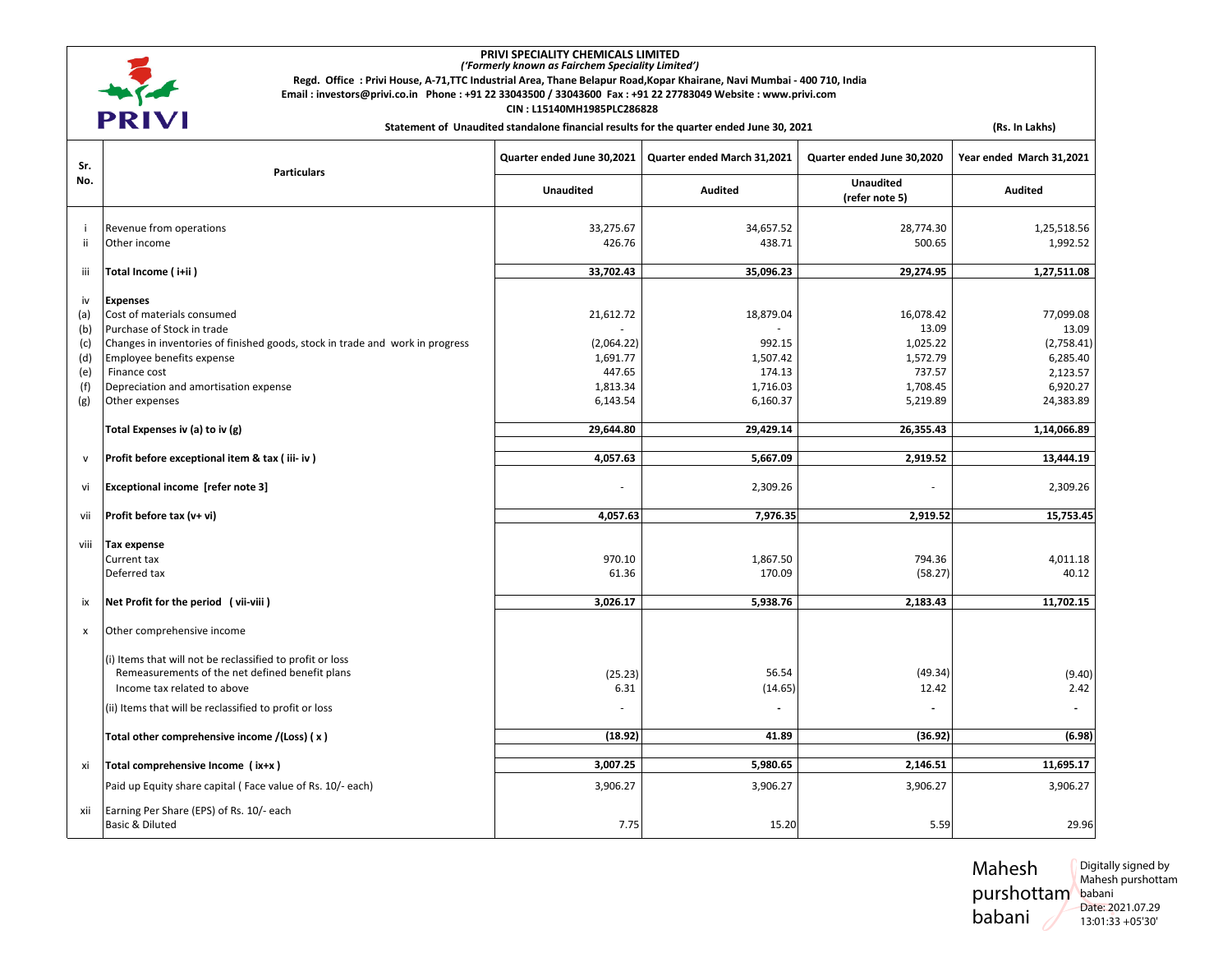#### **Notes:**

- 1 The Unaudited standalone financial results for the quarter ended June 30, 2021 were reviewed by the audit committee and approved by the Board of Directors of Privi Speciality Chemicals Limited (Formerly known as Fairchem Speciality Limited)("the Company") at its meeting held on July 29, 2021. The above results have been subjected to limited review by the statutory auditors of the Company. The statutory auditors have expressed an unqualified review opinion .
- 2 The Unaudited standalone financial results of the Company have been prepared in accordance with Indian Accounting Standards ('Ind AS') prescribed under Section 133 of the Companies Act, 2013 read with the relevant rules issued thereunder and in terms of the Regulation 33 of the SEBI (Listing Obligations and Disclosure Requirements) Regulations, 2015, as amended.
- 3 On April 26, 2018 a major fire broke out at the Company's Unit 2 Plant located at MIDC Mahad. There was loss to the assets comprising of Inventories, Buildings , Plant and Machinery and other Fixed Assets, etc. which were adequately insured including coverage towards loss of profit and replacement cost of fixed assets. The Company received Rs. 2,309.26 Lakhs during the quarter and year ended March 31,2021 on account of Insurance claim which has been disclosed as an exceptional item. The entire Insurance Claim is now settled with the Insurance company .
- 4 As the Company's business activity falls within a single segment viz. 'Aroma Chemical ', the disclosure requirements of Ind AS 108 'Operating Segments' notified under Section 133 of the Companies Act, 2013 are not applicable.
- 5 The Hon'ble National Company Law Tribunal (NCLT), Special bench, Mumbai vide its order dated June 30, 2020 have approved the Composite Scheme of Arrangement and Amalgamation amongst Fairchem Speciality Limited (FSL), Fairchem Organics Limited (FOL) and Privi Organics India Limited (POIL), two wholly owned subsidiaries of the Company and their respective shareholders for Demerger of FSL's undertaking carrying on speciality oleo chemicals and nutraceuticals business and vesting the same into FOL and Amalgamation of POIL, manufacturers of aroma chemicals, into and with FSL, under Sections 230 to 232 read with Section 66 and other applicable provisions of the Companies Act, 2013 ('the Scheme'). The Appointed Date as per Scheme for merger is April 1, 2019 and for demerger is March 31, 2019. The Effective Date of the Scheme is August 12, 2020. Accordingly, the amounts relating for the quarter ended June,30,2020 include the impact of the merger and de-merger for the period,after recognising the effect of the merger and de-merger. Increase / (Decrease) in previous periods published numbers are as below :-

|                                  | (Rs. In Lakhs)       |  |
|----------------------------------|----------------------|--|
| <b>Particulars</b>               | <b>Quarter ended</b> |  |
|                                  | June 30,2020         |  |
| Total Income                     | 25,752.40            |  |
| Profit Before tax for the Period | 2,956.24             |  |
| Profit After tax for the Period  | 2.202.30             |  |

- 6 The Global pandemic Covid-19 continues. The business of the Company was not affected during the current quarter however same is partially affected for the year ended March 31,2021 but impact is insignificant. The Company does not foresee any major impact on net realisable value of its current assets. However, the Company would continue to monitor any material changes due to future economic conditions and their consequential impact on the financial results.
- 7 The Indian Parliament has approved the Code on Social Security, 2020 which would impact the contributions by the company towards Provident Fund and Gratuity. The Ministry of Labour and Employment has released draft rules for the Code on Social Security, 2020 on November 13, 2020, and has invited suggestions from stakeholders which are under active consideration by the Ministry. The Company will assess the impact and its valuation once the subject rules are notified and will give appropriate impact in its financial statements in the period in which, the Code becomes effective and the related rules to determine the financial impact are published.
- 8 Previous period figures have been regrouped and reclassified wherever necessary.
- 9 The financial results of the Company are available for investors at **www.privi.com, www.nseindia.com** and **www.bseindia.com.**

**JAYESH** THAKORBH THAKKAR AI THAKKAR 13:20:04 +05'30'Digitally signed by JAYESH THAKORBHAI Date: 2021.07.29

*('Formerly known as Fairchem Speciality Limited')* **By order of the Board For Privi Speciality Chemicals Limited**

Mahesh purshotta purshottam babani m babani 12:59:51 +05'30' Digitally signed by Mahesh Date: 2021.07.29

**Mahesh Babani Chairman & Managing Director DIN: 00051162**

**Place: Navi Mumbai Date: July 29, 2021**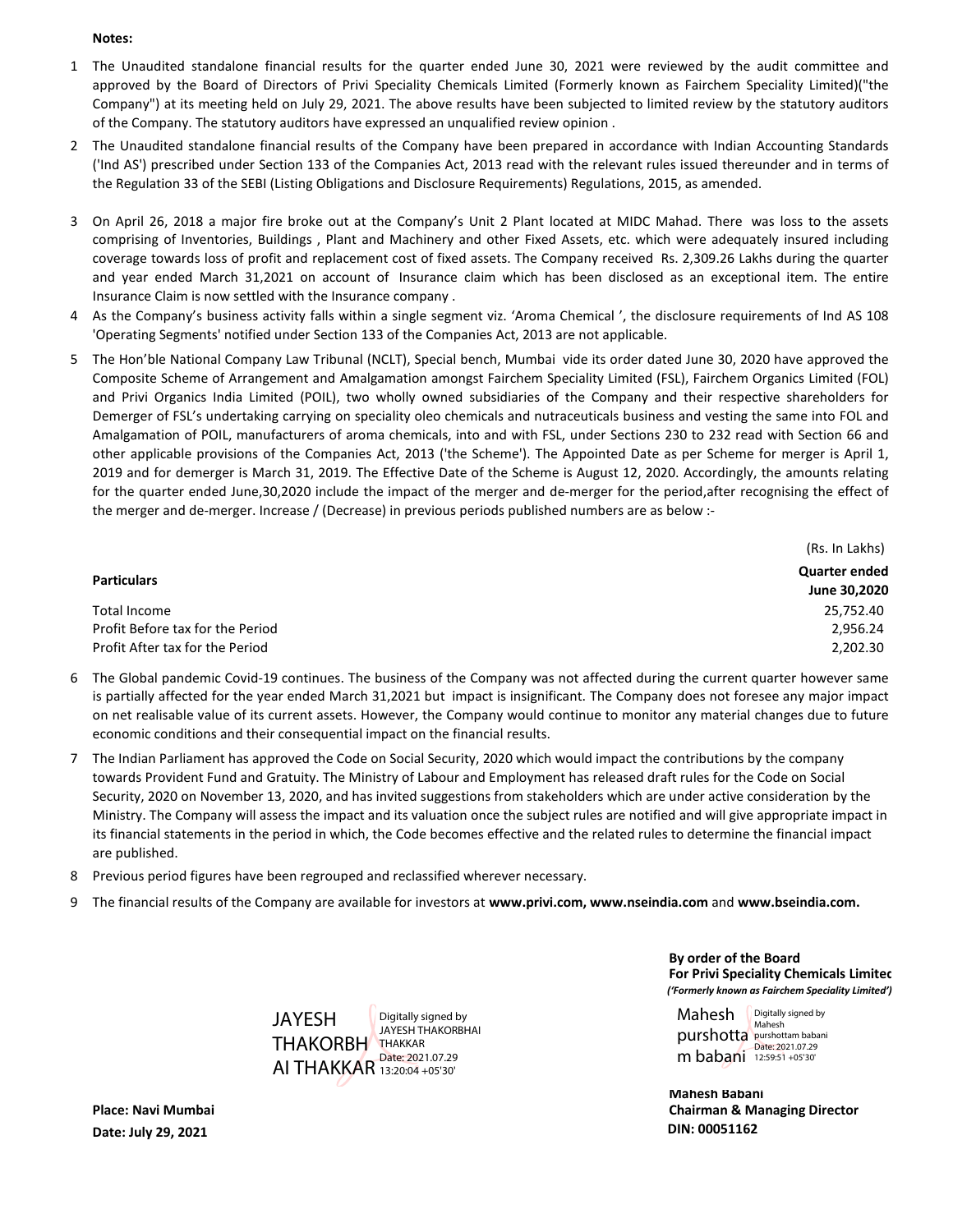# B S R & Co. LLP

Chartered Accountants

 14th Floor, Central B Wing and North C Wing, Nesco IT Park 4, Nesco Center, Western Express Highway, Goregaon (East), Mumbai - 400 063

Telephone: +91 22 6257 1000  $F_{\text{av}}$ :  $+91.22\,6257\,1010$ 

## **Limited review report on unaudited quarterly standalone financial results under Regulation 33 of the SEBI (Listing Obligations and Disclosure Requirements) Regulations, 2015**

 To The Board of Directors of

# Privi Speciality Chemicals Limited

 *(formerly known as Fairchem Speciality Limited)* 

- 1. We have reviewed the accompanying Statement of unaudited standalone financial results of Privi Speciality Chemicals Limited *(formerly known as Fairchem Speciality Limited)* ('the Company') for the quarter ended 30 June 2021 ("the Statement").
- 2. This Statement, which is the responsibility of the Company's management and approved by the Board of Directors, has been prepared in accordance with the recognition and measurement principles laid down in Indian Accounting Standard 34 "*Interim Financial Reporting*" ("Ind AS 34"), prescribed under Section 133 of the Companies Act, 2013, and other accounting principles generally accepted in India and in compliance with Regulation 33 of the Listing Regulations. Our responsibility is to issue a report on the Statement based on our review.
- 3. We conducted our review of the Statement in accordance with the Standard on Review Engagements (SRE) 2410 *"Review of Interim Financial Information Performed by the Independent Auditor of the Entity"* issued by the Institute of Chartered Accountants of India. This standard requires that we plan and perform the review to obtain moderate assurance as to whether the Statement is free of material misstatement. A review is limited primarily to inquiries of company personnel and analytical procedures applied to financial data and thus provides less assurance than an audit. We have not performed an audit and accordingly, we do not express an audit opinion.
- 4. Attention is drawn to the fact that the figures for the 3 months ended 31 March 2021 as reported in these financial results are the balancing figures between audited figures in respect of the full previous financial year and the published year to date figures up to the third quarter of the previous financial year. The figures up to the end of the third quarter of previous financial year had only been reviewed and not subjected to audit.

Registered Office:

14th Floor, Central B Wing and North C Wing, Nesco IT Park 4, Nesco Center, Western Express Highway, Goregaon (East), Mumbai - 400063

B S R & Co. (a partnership firm with Registration No. BA61223) converted into B S R & Co.<br>U P

LLP (a Limited Liability Partnership with LLP Registration No. AAB-8181) with effect from October 14, 2013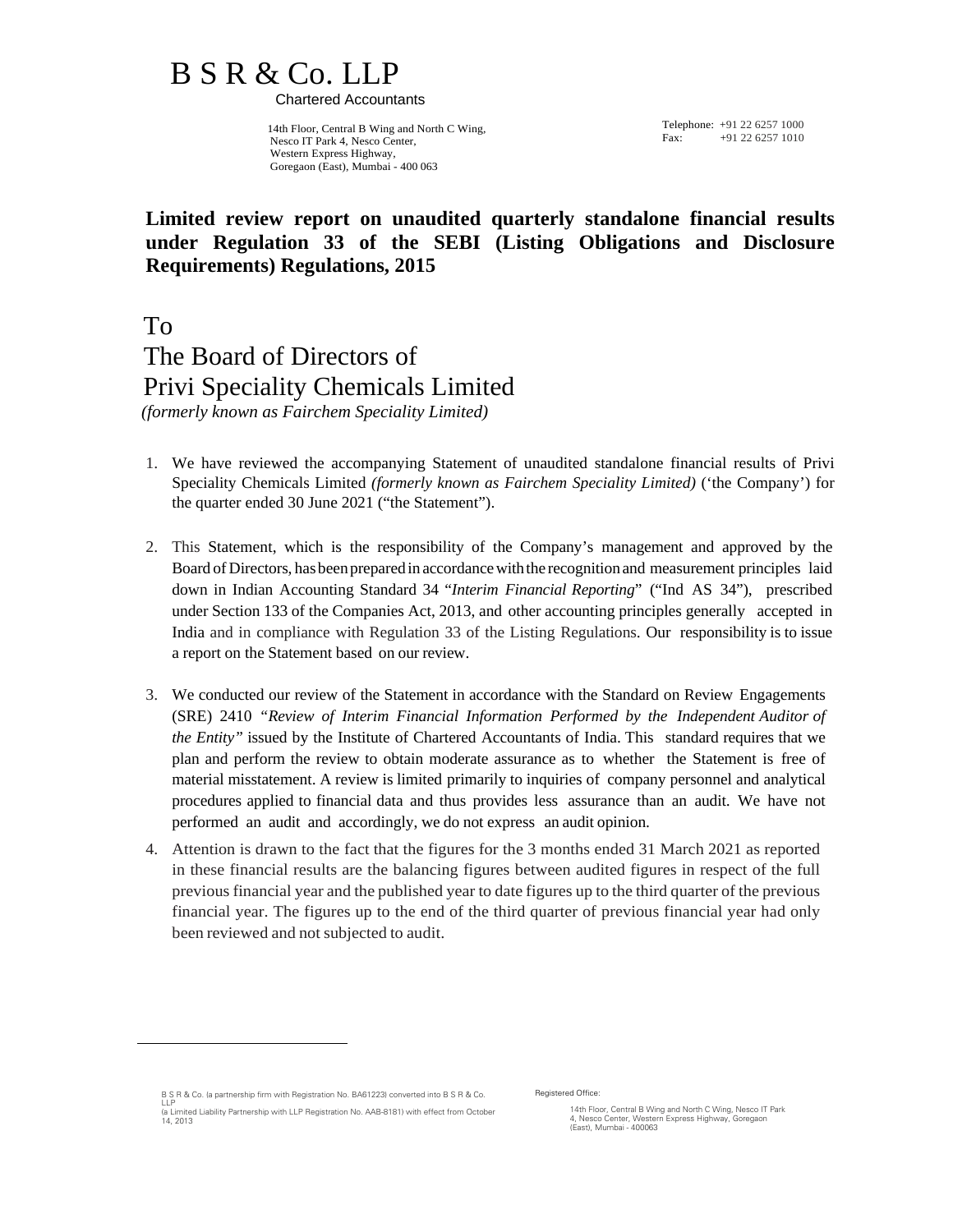**Limited review report on unaudited quarterly standalone financial results under Regulation 33 of the SEBI (Listing Obligations and Disclosure Requirements) Regulations, 2015 (***Continued***)**

## Privi Speciality Chemicals Limited

*(formerly known as Fairchem Speciality Limited)*

5. Based on our review conducted as above, nothing has come to our attention that causes us to believe that the accompanying Statement, prepared in accordance with applicable accounting standards and other recognised accounting practices and policies has not disclosed the information required to be disclosed in terms of Regulation 33 of the SEBI (Listing Obligations and Disclosure Requirements) Regulations, 2015 including the manner in which it is to be disclosed, or that it contains any material misstatement.

#### For **B S R & Co. LLP** *Chartered Accountants* Firm's Registration No: 101248W/W-100022

JAYESH THAKORBH AI THAKKAR Date: 2021.07.29 13:18:52 +05'30'Digitally signed by JAYESH THAKORBHAI THAKKAR

**Jayesh T Thakkar** *Partner* Mumbai Membership No:113959 29 July 2021 ICAI UDIN: 21113959AAAAEF1430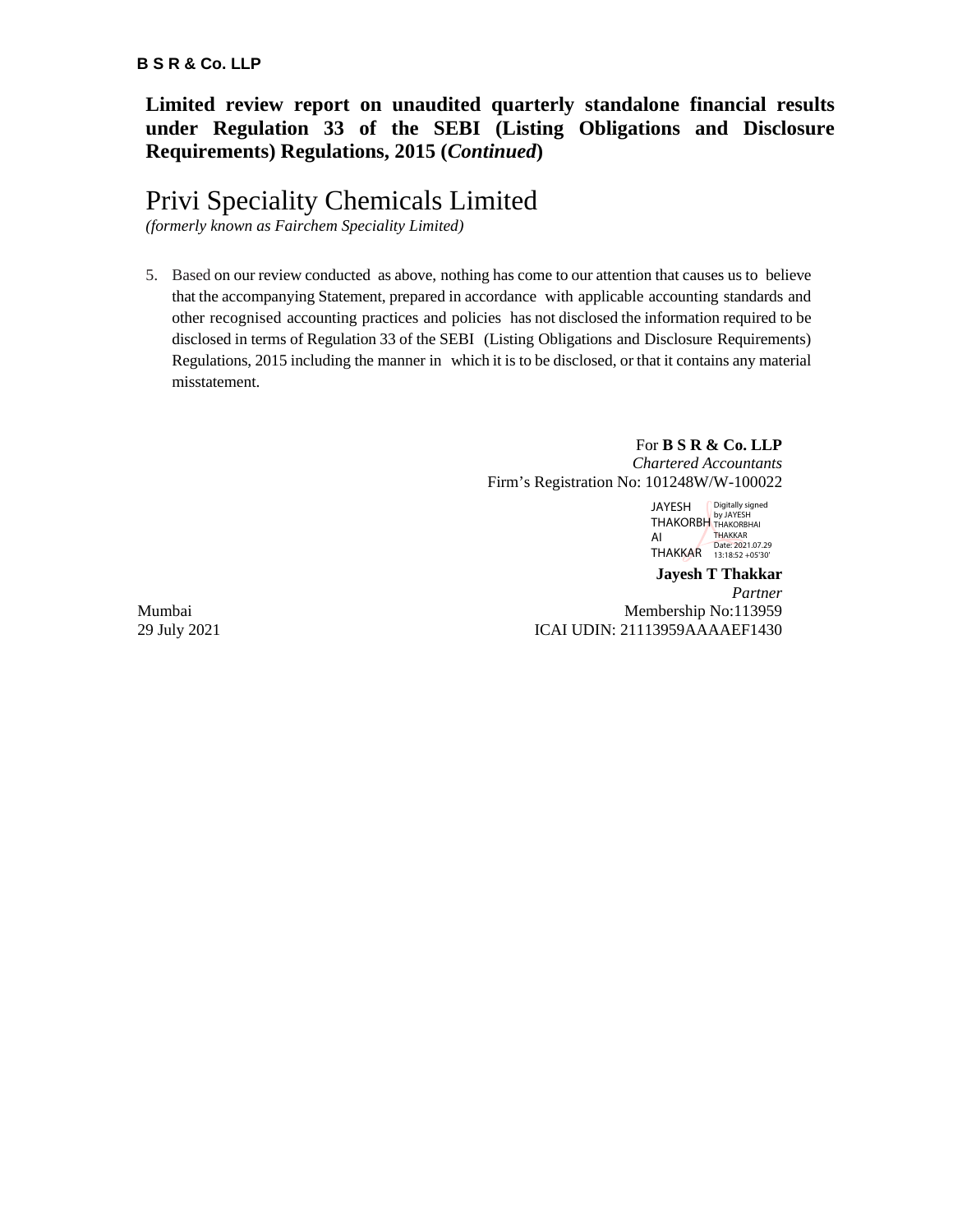|      | PRIVI SPECIALITY CHEMICALS LIMITED                                                                                      |                                                                                           |                             |                            |                          |
|------|-------------------------------------------------------------------------------------------------------------------------|-------------------------------------------------------------------------------------------|-----------------------------|----------------------------|--------------------------|
|      |                                                                                                                         | ('Formerly known as Fairchem Speciality Limited')                                         |                             |                            |                          |
|      | Regd. Office : Privi House, A-71, TTC Industrial Area, Thane Belapur Road, Kopar Khairane, Navi Mumbai - 400 709, India |                                                                                           |                             |                            |                          |
|      | Email: enquiry@privi.co.in Phone: +91 22 33043500 / 33043600 Fax: +91 22 27783049 Website: www.privi.com                | CIN: L15140MH1985PLC286828                                                                |                             |                            |                          |
|      | <b>PRIVI</b>                                                                                                            | Statement of Unaudited consolidated financial results for the quarter ended June 30, 2021 |                             |                            | (Rs. In Lakhs)           |
| Sr.  | <b>Particulars</b>                                                                                                      | Quarter ended June 30,2021                                                                | Quarter ended March 31,2021 | Quarter ended June 30,2020 | Year ended March 31,2021 |
| No.  |                                                                                                                         | Unaudited                                                                                 | Audited                     | Unaudited (refer note 6)   | Audited                  |
|      | Revenue from operations                                                                                                 | 33,228.58                                                                                 | 35,310.70                   | 28,921.64                  | 1,27,656.27              |
| ii   | Other income                                                                                                            | 424.29                                                                                    | 439.35                      | 502.21                     | 1,995.95                 |
|      |                                                                                                                         |                                                                                           |                             |                            |                          |
| iii  | Total Income (i+ii)                                                                                                     | 33,652.87                                                                                 | 35,750.05                   | 29,423.85                  | 1,29,652.22              |
| iv   | <b>Expenses</b>                                                                                                         |                                                                                           |                             |                            |                          |
|      | (a) Cost of materials consumed                                                                                          | 21,547.49                                                                                 | 19,249.37                   | 16,028.04                  | 78,173.92                |
|      | (b) Purchase of Stock in trade                                                                                          | 19.38                                                                                     | 84.29                       | 13.09                      | 316.77                   |
|      | (c) Changes in inventories of finished goods, stock in trade and work in progress                                       | (2, 382.21)                                                                               | 802.91                      | 1,021.81                   | (3,381.39)               |
|      | (d) Employee benefits expense                                                                                           | 1,902.64                                                                                  | 1,692.13                    | 1,719.25                   | 6,986.73                 |
|      | (e) Finance cost                                                                                                        | 461.93                                                                                    | 186.39                      | 741.25                     | 2,141.02                 |
|      | (f) Depreciation and amortisation expense                                                                               | 1,859.15                                                                                  | 1,761.23                    | 1,752.95                   | 7,099.96                 |
|      | (g) Other expenses                                                                                                      | 6,288.91                                                                                  | 6,223.32                    | 5,295.92                   | 24,802.23                |
|      | Total Expenses iv (a) to iv (g)                                                                                         | 29,697.29                                                                                 | 29,999.64                   | 26,572.31                  | 1,16,139.24              |
| v    | Profit before exceptional item & tax (iii-iv)                                                                           | 3,955.58                                                                                  | 5,750.41                    | 2,851.54                   | 13,512.98                |
| vi   | Exceptional income [refer note 4]                                                                                       |                                                                                           | 2,309.26                    |                            | 2,309.26                 |
| vii  | Profit before tax (v+vi)                                                                                                | 3,955.58                                                                                  | 8,059.67                    | 2,851.54                   | 15,822.24                |
| viii | Tax expense                                                                                                             |                                                                                           |                             |                            |                          |
|      | Current tax                                                                                                             | 990.91                                                                                    | 1,899.86                    | 818.86                     | 4,146.97                 |
|      | Deferred tax                                                                                                            | 38.96                                                                                     | 173.76                      | (90.12)                    | (14.79)                  |
| ix   | Net Profit for the period (vii-viii)                                                                                    | 2,925.71                                                                                  | 5,986.05                    | 2,122.80                   | 11,690.06                |
| x    | Other comprehensive income                                                                                              |                                                                                           |                             |                            |                          |
|      |                                                                                                                         |                                                                                           |                             |                            |                          |
|      | (i) Items that will not be reclassified to profit or loss                                                               |                                                                                           |                             |                            |                          |
|      | Remeasurements of the net defined benefit plans                                                                         | (26.80)                                                                                   | 50.26                       | (49.34)                    | (15.68)                  |
|      | Income tax related to above                                                                                             | 6.31                                                                                      | (14.65)                     | 12.42                      | 2.42                     |
|      | (ii) Items that will be reclassified to profit or loss                                                                  |                                                                                           |                             |                            |                          |
|      | Exchange differences in translating financial statements                                                                |                                                                                           |                             |                            |                          |
|      | of foreign operations                                                                                                   | 68.09                                                                                     | 12.88                       | 2.84                       | (44.30)                  |
|      |                                                                                                                         |                                                                                           |                             |                            |                          |
|      | Total other comprehensive income /(Loss) (x)                                                                            | 47.60                                                                                     | 48.49                       | (34.08)                    | (57.56)                  |
|      |                                                                                                                         |                                                                                           |                             |                            |                          |
| xi   | Total comprehensive Income (ix+x)                                                                                       | 2,973.31                                                                                  | 6,034.54                    | 2,088.72                   | 11,632.50                |
|      | Paid up Equity share capital (Face value of Rs. 10/- each)                                                              | 3,906.27                                                                                  | 3,906.27                    | 3,906.27                   | 3,906.27                 |
| xii  | Earning Per Share (EPS) of Rs. 10/- each (In Rs.)                                                                       |                                                                                           |                             |                            |                          |
|      | Basic & Diluted                                                                                                         | 7.49                                                                                      | 15.32                       | 5.43                       | 29.93                    |
|      |                                                                                                                         |                                                                                           |                             |                            |                          |

Mahesh purshottam babani babani Digitally signed by Mahesh purshottam Date: 2021.07.29 13:40:44 +05'30'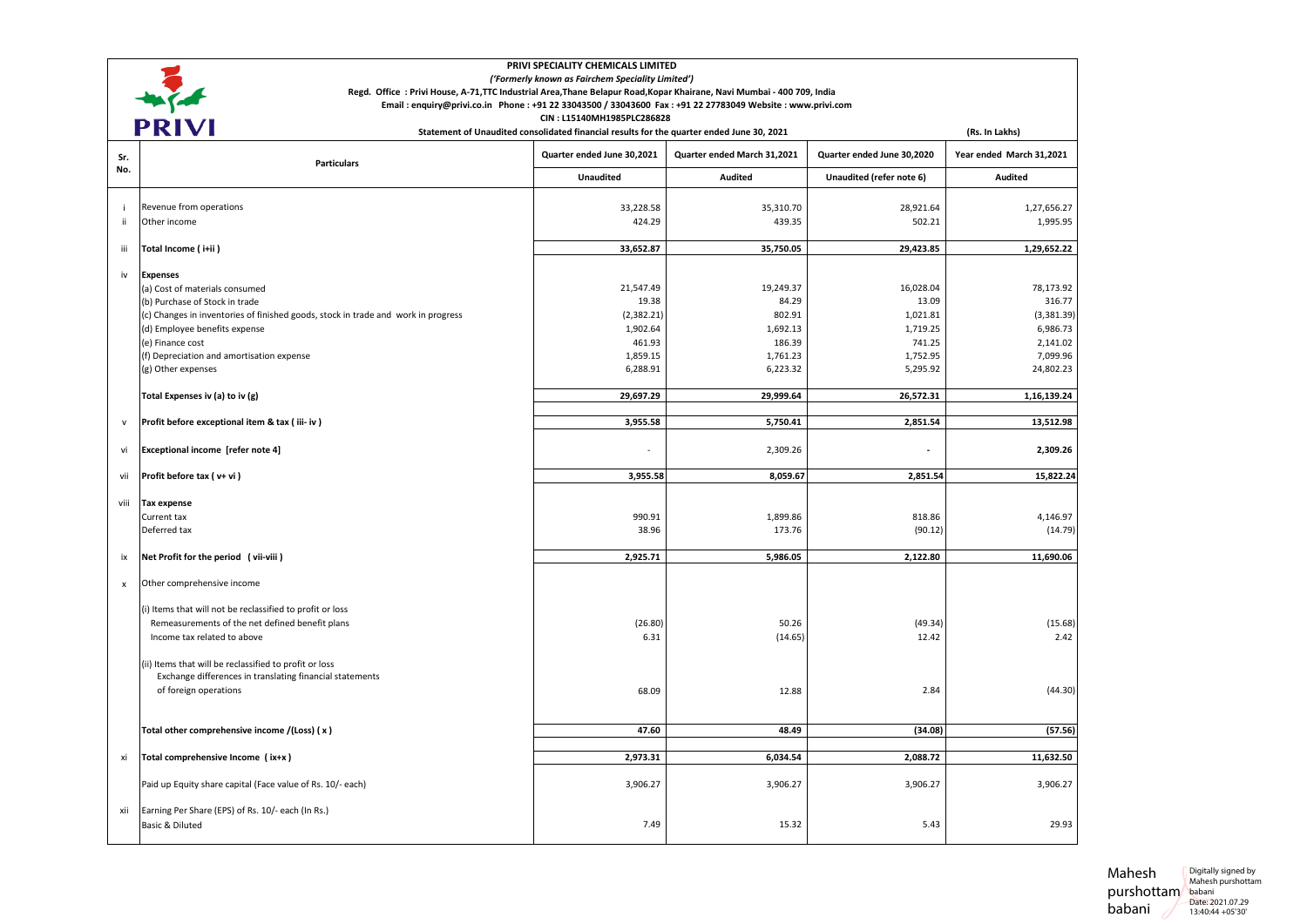#### **Notes:**

- 1 The Unaudited consolidated financial results for the quarter ended June 30, 2021 were reviewed by the audit committee and approved by the Board of Directors of Privi Speciality Chemicals Limited ("the Company") at its meeting held on July 29, 2021. These consolidated financial results have been subjected to limited review by the statutory auditors of the Company. The statutory auditors have expressed an unqualified review opinion .
- 2 The Unaudited consolidated financial results of the Company have been prepared in accordance with Indian Accounting Standards ('Ind AS') prescribed under Section 133 of the Companies Act, 2013 read with the relevant rules issued thereunder and in terms of the Regulation 33 of the SEBI (Listing Obligations and Disclosure Requirements) Regulations, 2015, as amended.
- 3 The Unaudited consolidated financial results for the quarter ended June 30, 2021 comprise results of the following entities as a group :

**Name of the Entity**  Privi Speciality Chemicals Limited Privi Biotechnologies Private Limited Privi Organics USA Corporation

- 4 On April 26, 2018 a major fire broke out at the Company's Unit 2 Plant located at MIDC Mahad. There was loss to the assets comprising of Inventories, Buildings , Plant and Machinery and other Fixed Assets, etc. which were adequately insured including coverage towards loss of profit and replacement cost of fixed assets. The Company received Rs. 2,309.26 Lakhs during the quarter and year ended March 31,2021 on account of Insurance claim which has been disclosed as an exceptional item. The entire Insurance Claim is now settled with the Insurance company .
- 5 Pursuant to the effect of the Scheme referred to in Note 6, the ersthwile business of oleo chemicals and intermediate neutraceuticals business of the Company has been demerged to FOL. Accordingly, the Company's business activity now falls within a single segment viz. 'Aroma Chemical ' and the disclosure requirements of the Ind AS 108 'Operating Segments' notified under Section 133 of the Companies Act, 2013 are not applicable.
- 6 The Hon'ble National Company Law Tribunal (NCLT), Special bench, Mumbai vide its order dated June 30, 2020 have approved the Composite Scheme of Arrangement and Amalgamation amongst Fairchem Speciality Limited (FSL), Fairchem Organics Limited (FOL) and Privi Organics India Limited (POIL), two wholly owned subsidiaries of the Company and their respective shareholders for Demerger of FSL's undertaking carrying on speciality oleo chemicals and nutraceuticals business and vesting the same into FOL and Amalgamation of POIL, manufacturers of aroma chemicals, into and with FSL, under Sections 230 to 232 read with Section 66 and other applicable provisions of the Companies Act, 2013 ('the Scheme'). The Appointed Date as per Scheme for merger is April 1, 2019 and for demerger is March 31, 2019. The Effective Date of the Scheme is August 12, 2020. Accordingly, the amounts relating for the quarter ended June,30,2020 include the impact of the merger and de-merger for the period, after recognising the effect of the merger and de-merger. Increase / (Decrease) in previous periods published numbers are as below :-

|                                  | (Rs. In Lakhs) |
|----------------------------------|----------------|
| <b>Particulars</b>               | Quarter ended  |
|                                  | June 30,2020   |
| Total Income                     | (3,509.35)     |
| Profit Before tax for the Period | 36.83          |
| Profit After tax for the Period  | 18.98          |

- 7 The Global pandemic Covid-19 continues. The business of the Company was not afftected during the current quarter however same is partially affected for the year ended March 31,2021 but impact is insignificant. The Company does not foresee any major impact on net realisable value of its current assets. However, the Company would continue to monitor any material changes due to future economic conditions and their consequential impact on the financial results.
- 8 The Indian Parliament has approved the Code on Social Security, 2020 which would impact the contributions by the company towards Provident Fund and Gratuity. The Ministry of Labour and Employment has released draft rules for the Code on Social Security, 2020 on November 13, 2020, and has invited suggestions from stakeholders which are under active consideration by the Ministry. The Company will assess the impact and its valuation once the subject rules are notified and will give appropriate impact in its financial statements in the period in which, the Code becomes effective and the related rules to determine the financial impact are published.
- 9 Previous period figures have been regrouped and reclassified wherever necessary.
- 10 The financial results of the Company are available for investors at **www.privi.com, www.nseindia.com** and **www.bseindia.com** .

**Place: Navi Mumbai CHAI Chairman & Managing Director Date: July 29, 2021 DIN: 00051162** THAKKAR 2021.07.29 JAYESH | THAKOR THAKORBHAI BHAI Digitally signed by JAYESH **THAKKAR** Date: 14:00:41 +05'30'

**By order of the Board For Privi Speciality Chemicals Limited** *('Formerly known as Fairchem Speciality Limited')*

Mahesh purshottam babani +05'30'

Digitally signed by Mahesh purshottam babani Date: 2021.07.29 13:42:24

**Mahesh Babani**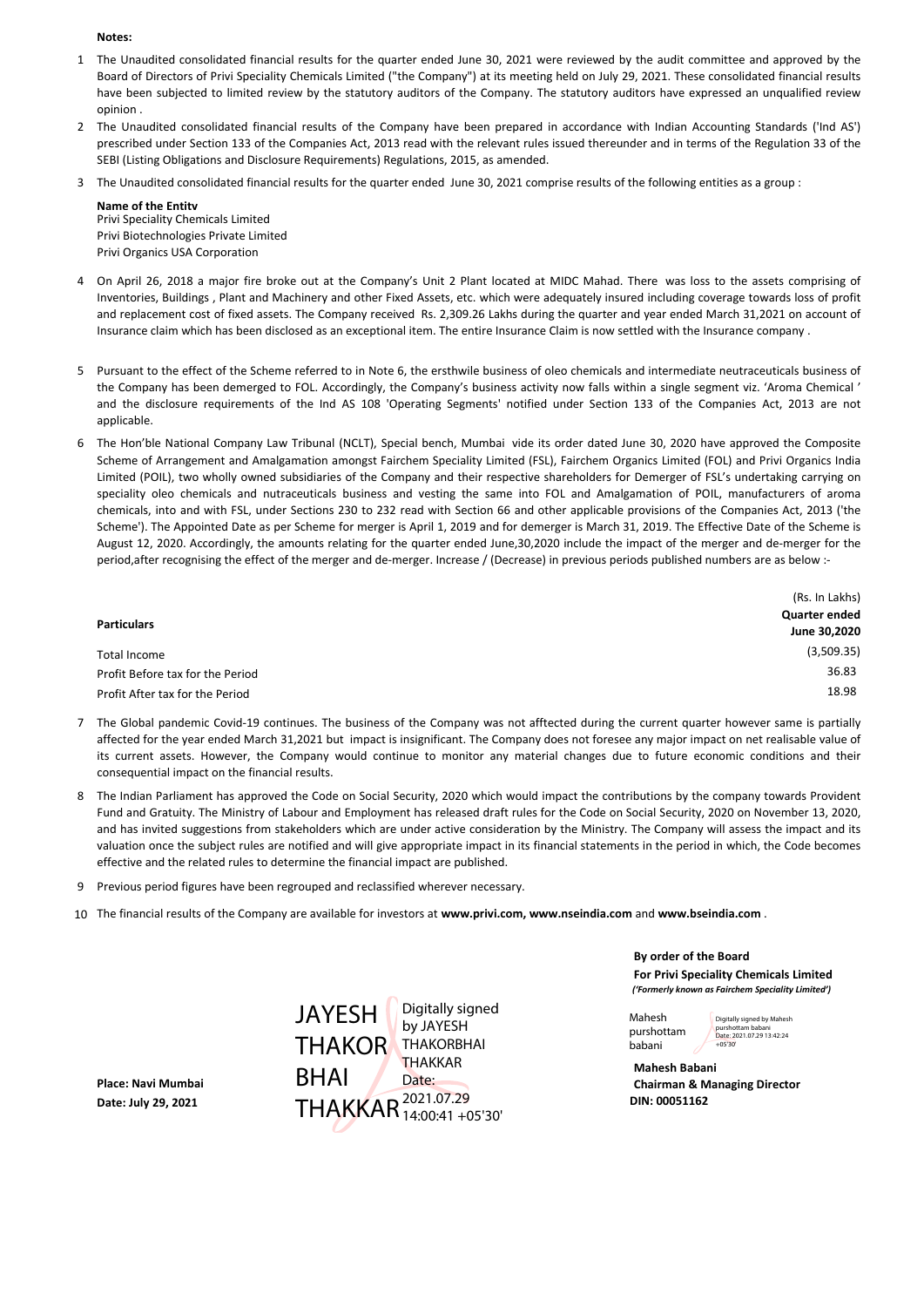# B S R & Co. LLP<br>Chartered Accountants

 14th Floor, Central B Wing and North C Wing, Nesco IT Park 4, Nesco Center, Western Express Highway, Goregaon (East), Mumbai - 400 063

Telephone: +91 22 6257 1000 Fax: +91 22 6257 1010

## **Limited review report on unaudited quarterly consolidated financial results under Regulation 33 of the SEBI (Listing Obligations and Disclosure Requirements) Regulations, 2015**

To

The Board of Directors of Privi Speciality Chemicals Limited *(formerly known as Fairchem Speciality Limited)* 

- 1. We have reviewed the accompanying Statement of unaudited consolidated financial results of Privi Speciality Chemicals Limited *(formerly known as Fairchem Speciality Chemicals Limited)*  ("the Parent") and its subsidiaries (the Parent and its subsidiaries together referred to as "the Group"), for the quarter ended 30 June 2021 ("the Statement"), being submitted by the Parent pursuant to the requirements of Regulation 33 of the SEBI (Listing Obligations and Disclosure Requirements) Regulations, 2015, as amended ('Listing Regulations').
- 2. This Statement, which is the responsibility of the Parent's management and approved by the Parent's Board of Directors, has been prepared in accordance with the recognition and measurement principles laid down in Indian Accounting Standard 34 "*Interim Financial Reporting*" ("Ind AS 34"), prescribed under Section 133 of the Companies Act, 2013, and other accounting principles generally accepted in India and in compliance with Regulation 33 of the Listing Regulations. Our responsibility is to express a conclusion on the Statement based on our review.
- 3. We conducted our review of the Statement in accordance with the Standard on Review Engagements (SRE) 2410 *"Review of Interim Financial Information Performed by the Independent Auditor of the Entity",* issued by the Institute of Chartered Accountants of India. A review of interim financial information consists of making inquiries, primarily of persons responsible for financial and accounting matters, and applying analytical and other review procedures. A review is substantially less in scope than an audit conducted in accordance with Standards on Auditing and consequently does not enable us to obtain assurance that we would become aware of all significant matters that might be identified in an audit. Accordingly, we do not express an audit opinion.

We also performed procedures in accordance with the circular issued by the SEBI under Regulation 33 (8) of the Listing Regulations, to the extent applicable.

4. The Statement includes the results of the following entities:

| Name of the Company                          | <b>Relationship</b>            |
|----------------------------------------------|--------------------------------|
| <b>Privi Biotechnologies Private Limited</b> | <b>Wholly Owned Subsidiary</b> |
| <b>Privi Organics USA Corporation</b>        | <b>Wholly Owned Subsidiary</b> |

B S R & Co. (a partnership firm with Registration No. BA61223) converted into B S R & Co. LLP (a Limited Liability Partnership with LLP Registration No. AAB-8181) with effect from October 14, 2013

Registered Office: